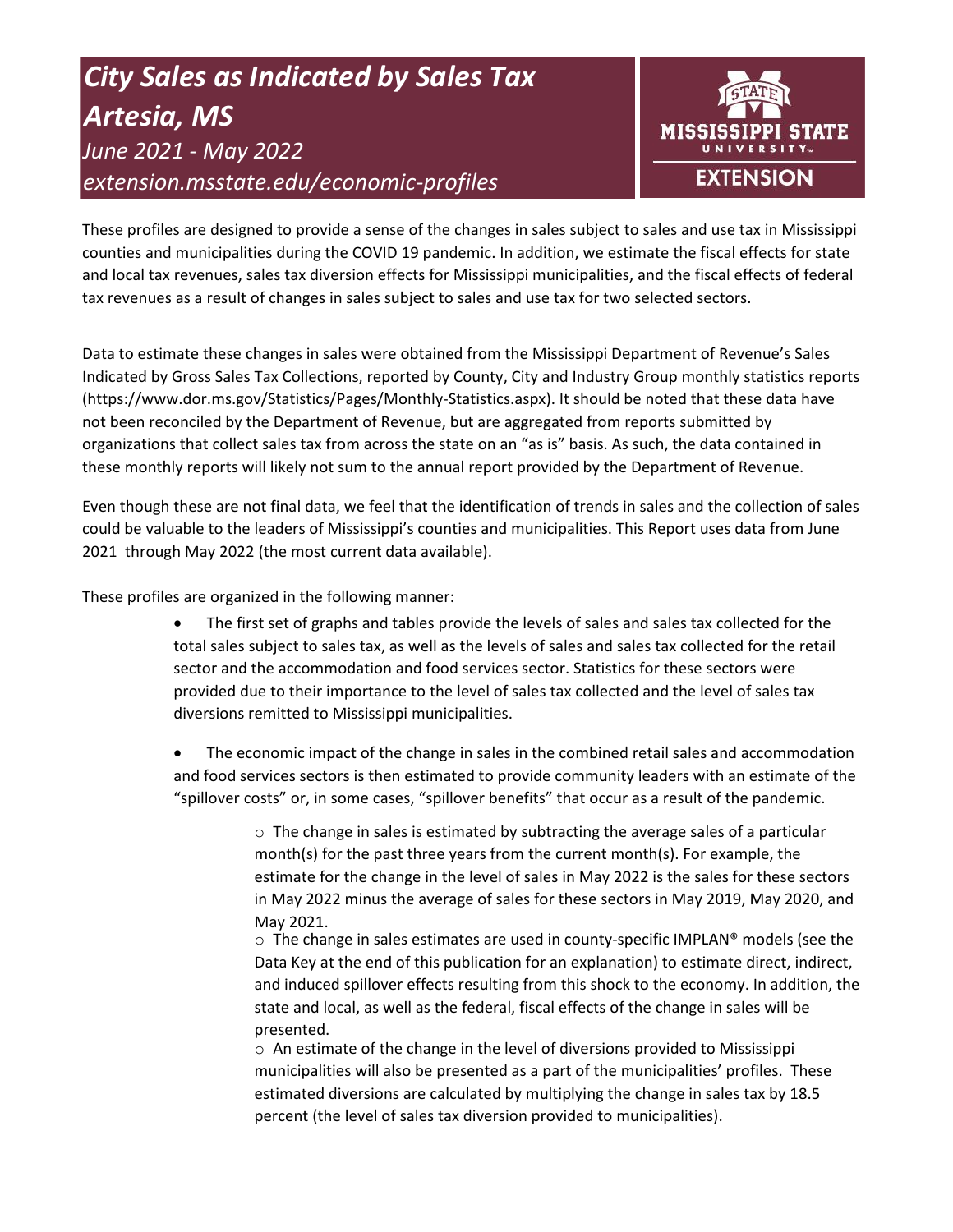| Total Sales as Indicated by Sales Tax (\$000s) |       |       |       | <b>Total Sales Tax Collected (\$000s)</b> |           |      |      |      |      |
|------------------------------------------------|-------|-------|-------|-------------------------------------------|-----------|------|------|------|------|
| Month                                          | 2019  | 2020  | 2021  | 2022                                      | Month     | 2019 | 2020 | 2021 | 2022 |
| January                                        | \$109 | \$207 | \$252 | \$209                                     | January   | \$5  | \$13 | \$15 | \$12 |
| February                                       | \$81  | \$162 | \$189 | \$166                                     | February  | \$5  | \$10 | \$12 | \$10 |
| March                                          | \$51  | \$175 | \$192 | \$180                                     | March     | \$3  | \$11 | \$12 | \$11 |
| April                                          | \$47  | \$256 | \$268 | \$218                                     | April     | \$3  | \$17 | \$15 | \$13 |
| May                                            | \$73  | \$293 | \$238 | \$189                                     | May       | \$4  | \$14 | \$13 | \$12 |
| June                                           | \$50  | \$299 | \$207 |                                           | June      | \$3  | \$15 | \$13 |      |
| July                                           | \$58  | \$289 | \$290 |                                           | July      | \$4  | \$16 | \$17 |      |
| August                                         | \$164 | \$206 | \$198 |                                           | August    | \$11 | \$13 | \$12 |      |
| September                                      | \$172 | \$205 | \$198 |                                           | September | \$11 | \$13 | \$12 |      |
| October                                        | \$222 | \$228 | \$226 |                                           | October   | \$14 | \$14 | \$14 |      |
| November                                       | \$174 | \$187 | \$182 |                                           | November  | \$11 | \$12 | \$11 |      |
| December                                       | \$179 | \$213 | \$183 |                                           | December  | \$11 | \$13 | \$10 |      |



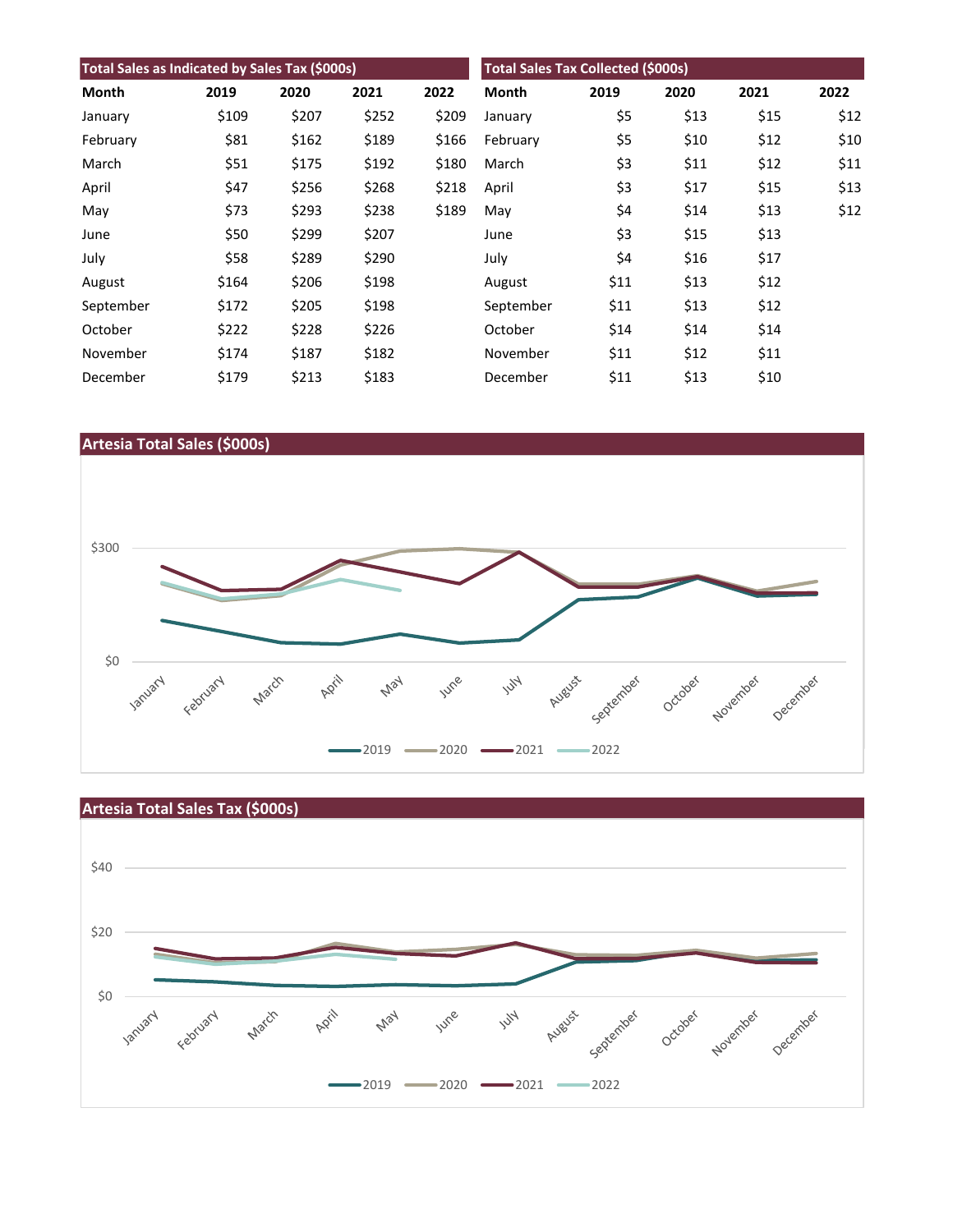| Retail Sector Sales as Indicated by Sales Tax (\$000s) |       |       |       |       | Retail Sector Sales Tax Collected (\$000s) |      |      |      |      |
|--------------------------------------------------------|-------|-------|-------|-------|--------------------------------------------|------|------|------|------|
| Month                                                  | 2019  | 2020  | 2021  | 2022  | Month                                      | 2019 | 2020 | 2021 | 2022 |
| January                                                | \$0   | \$0   | \$184 | \$166 | January                                    | \$0  | \$0  | \$11 | \$9  |
| February                                               | \$0   | \$0   | \$138 | \$124 | February                                   | \$0  | \$0  | \$8  | \$7  |
| March                                                  | \$0   | \$121 | \$139 | \$135 | March                                      | \$0  | \$8  | \$8  | \$8  |
| April                                                  | \$0   | \$208 | \$197 | \$173 | April                                      | \$0  | \$13 | \$11 | \$10 |
| May                                                    | \$0   | \$158 | \$160 | \$145 | May                                        | \$0  | \$10 | \$9  | \$9  |
| June                                                   | \$0   | \$173 | \$158 |       | June                                       | \$0  | \$11 | \$9  |      |
| July                                                   | \$0   | \$197 | \$0   |       | July                                       | \$0  | \$12 | \$0  |      |
| August                                                 | \$124 | \$160 | \$157 |       | August                                     | \$8  | \$10 | \$9  |      |
| September                                              | \$0   | \$157 | \$158 |       | September                                  | \$0  | \$9  | \$9  |      |
| October                                                | \$0   | \$178 | \$0   |       | October                                    | \$0  | \$11 | \$0  |      |
| November                                               | \$0   | \$0   | \$146 |       | November                                   | \$0  | \$0  | \$8  |      |
| December                                               | \$0   | \$150 | \$141 |       | December                                   | \$0  | \$9  | \$8  |      |



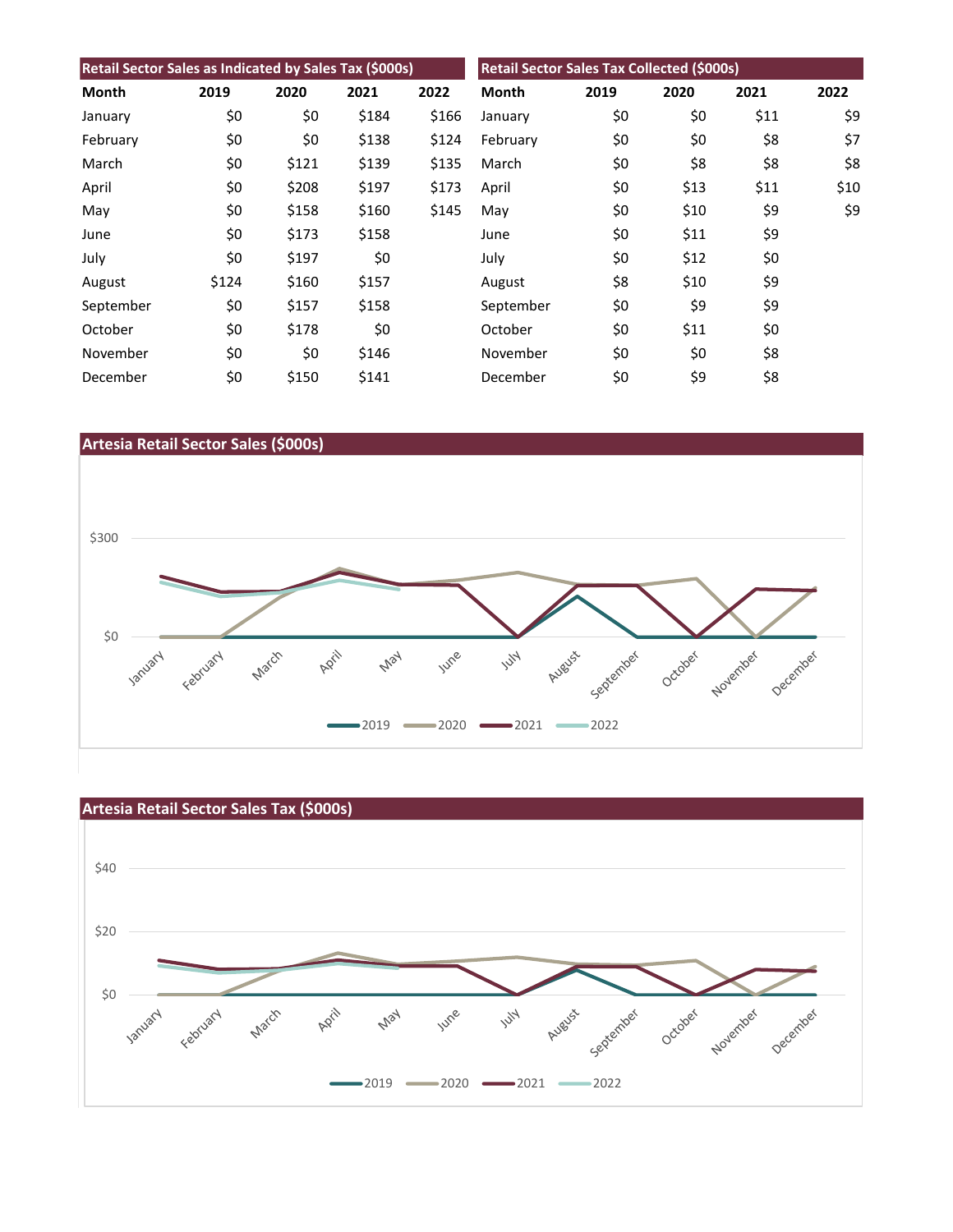| <b>Food Service and Accommodations Sector Sales</b> |      |      |      | <b>Food Service and Accommodations Sector Sales</b><br><b>Tax Collected (\$000s)</b> |              |      |      |      |      |
|-----------------------------------------------------|------|------|------|--------------------------------------------------------------------------------------|--------------|------|------|------|------|
| Subject to Sales Tax (\$000s)                       |      |      |      |                                                                                      |              |      |      |      |      |
| <b>Month</b>                                        | 2019 | 2020 | 2021 | 2022                                                                                 | <b>Month</b> | 2019 | 2020 | 2021 | 2022 |
| January                                             | \$0  | \$0  | \$0  | \$0                                                                                  | January      | \$0  | \$0  | \$0  | \$0  |
| February                                            | \$0  | \$0  | \$0  | \$0                                                                                  | February     | \$0  | \$0  | \$0  | \$0  |
| March                                               | \$0  | \$0  | \$0  | \$0                                                                                  | March        | \$0  | \$0  | \$0  | \$0  |
| April                                               | \$0  | \$0  | \$0  | \$0                                                                                  | April        | \$0  | \$0  | \$0  | \$0  |
| May                                                 | \$0  | \$0  | \$0  | \$0                                                                                  | May          | \$0  | \$0  | \$0  | \$0  |
| June                                                | \$0  | \$0  | \$0  |                                                                                      | June         | \$0  | \$0  | \$0  |      |
| July                                                | \$0  | \$0  | \$0  |                                                                                      | July         | \$0  | \$0  | \$0  |      |
| August                                              | \$0  | \$0  | \$0  |                                                                                      | August       | \$0  | \$0  | \$0  |      |
| September                                           | \$0  | \$0  | \$0  |                                                                                      | September    | \$0  | \$0  | \$0  |      |
| October                                             | \$0  | \$0  | \$0  |                                                                                      | October      | \$0  | \$0  | \$0  |      |
| November                                            | \$0  | \$0  | \$0  |                                                                                      | November     | \$0  | \$0  | \$0  |      |
| December                                            | \$0  | \$0  | \$0  |                                                                                      | December     | \$0  | \$0  | \$0  |      |

**Artesia Food Service and Accommodations Sector Sales (\$000s)**



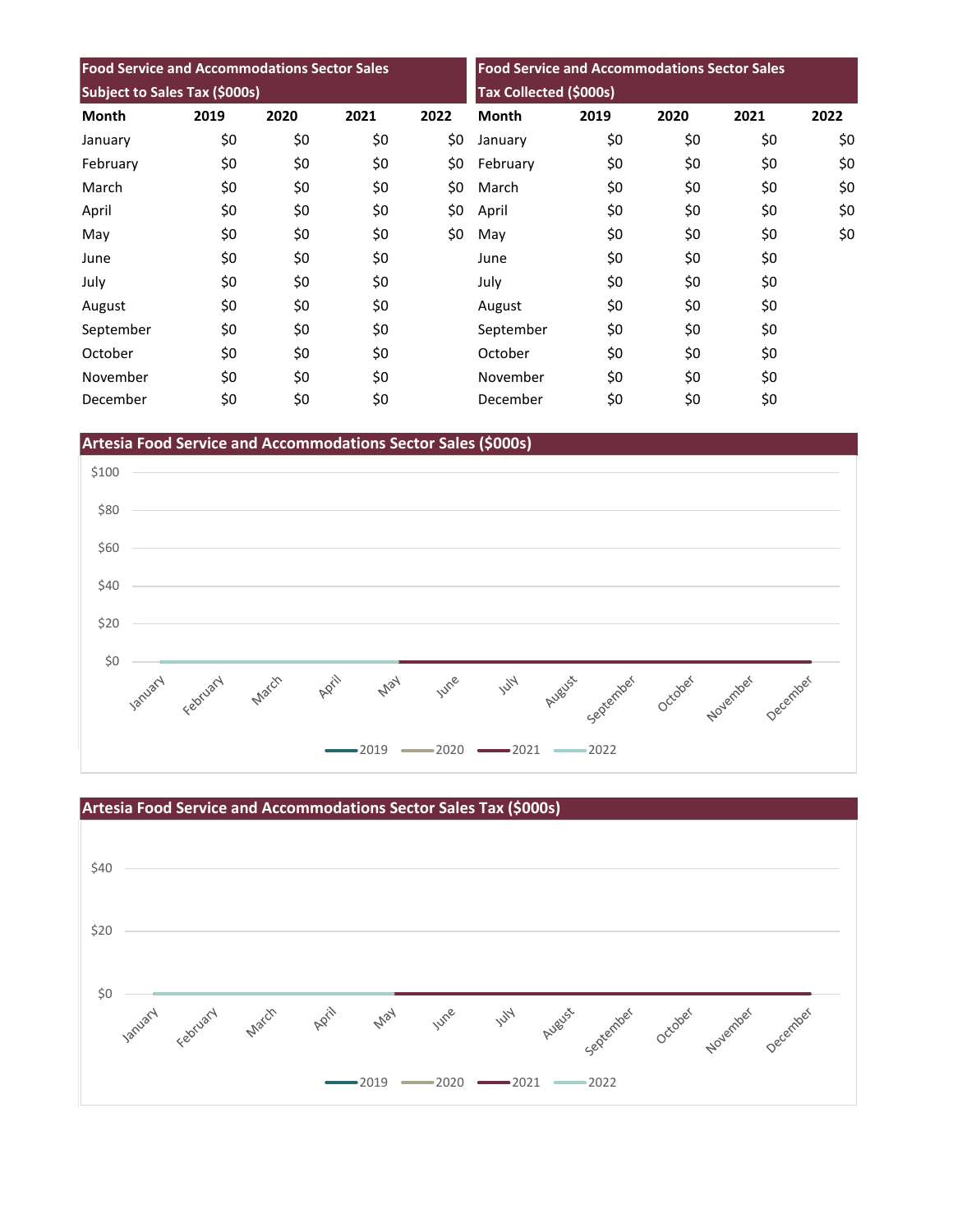| <b>Estimated Change in Sales</b>                        |                      |                |              |
|---------------------------------------------------------|----------------------|----------------|--------------|
|                                                         | <b>Sales</b>         | Average Sales* | Change in    |
|                                                         | <b>Jun21 - May22</b> | Jun18 - May21  | <b>Sales</b> |
| <b>Agriculture, Forestry, Fishing and Hunting</b>       | \$0                  | \$0            | \$0          |
| Mining, Quarrying, and Oil and Gas Extraction           | \$0                  | \$0            | \$0          |
| <b>Utilities</b>                                        | \$124,887            | \$112,023      | \$12,864     |
| Construction                                            | \$0                  | \$0            | \$0          |
| <b>Manufacturing</b>                                    | \$0                  | \$0            | \$0          |
| <b>Wholesale Trade</b>                                  | \$0                  | \$0            | \$0          |
| <b>Retail Trade</b>                                     | \$1,501,183          | \$814,698      | \$686,485    |
| <b>Transportation and Warehousing</b>                   | \$0                  | \$0            | \$0          |
| <b>Information</b>                                      | \$344,857            | \$342,230      | \$2,627      |
| <b>Finance and Insurance</b>                            | \$0                  | \$0            | \$0          |
| <b>Real Estate and Rental and Leasing</b>               | \$0                  | \$0            | \$0          |
| <b>Professional, Scientific, and Technical Services</b> | \$0                  | \$0            | \$0          |
| <b>Management of Companies and Enterprises</b>          | \$0                  | \$0            | \$0          |
| <b>Admin/Support/Waste Mgt &amp; Remediation Svcs</b>   | \$0                  | \$0            | \$0          |
| <b>Educational Services</b>                             | \$0                  | \$0            | \$0          |
| <b>Health Care and Social Assistance</b>                | \$0                  | \$0            | \$0          |
| Arts, Entertainment, and Recreation                     | \$0                  | \$0            | \$0          |
| <b>Accomodation and Food Services</b>                   | \$0                  | \$0            | \$0          |
| <b>Other Services (except Public Administration)</b>    | \$0                  | \$0            | \$0          |
| <b>Public Administration</b>                            | \$0                  | \$0            | \$0          |
| <b>Change in Total of Sector Sales</b>                  | \$1,970,927          | \$1,268,951    | \$701,976    |

\*Average Sales is calculated as the sum of average monthly sales for the three previous years.

| <b>Economic Impact Summary from Change in Total of Sector Sales (IMPLAN)</b> |                   |              |                             |           |  |  |  |  |
|------------------------------------------------------------------------------|-------------------|--------------|-----------------------------|-----------|--|--|--|--|
| <b>Impact Type</b>                                                           | <b>Employment</b> | Labor Income | <b>Total Value</b><br>Added | Output    |  |  |  |  |
| <b>Direct Effect</b>                                                         | 8.1               | \$229,367    | \$393,066                   | \$260,319 |  |  |  |  |
| <b>Indirect Effect</b>                                                       | 0.5               | \$21,274     | \$44,242                    | \$83,136  |  |  |  |  |
| <b>Induced Effect</b>                                                        | 0.9               | \$39,474     | \$69,371                    | \$124,334 |  |  |  |  |
| <b>Total Effect</b>                                                          | 8.7               | \$382,573    | \$882,147                   | \$373,336 |  |  |  |  |

**Estimated Change in Municipal Sales Tax Diversions (18.5%) \$9,720** See explanation of Municipal Sales Tax Diversions in the Data Key.

## **Estimated Change in State and Local Tax from Change in Total of Sector Sales (IMPLAN)**

|                                  |                   |            | Taxes on              |                   |                     |
|----------------------------------|-------------------|------------|-----------------------|-------------------|---------------------|
|                                  | <b>Employment</b> | Proprietor | <b>Production and</b> |                   |                     |
| <b>Description</b>               | Compensation      | Income     | <b>Imports</b>        | <b>Households</b> | <b>Corporations</b> |
| <b>Dividends</b>                 | \$0               | \$0        | \$0                   | \$0               | \$82                |
| <b>Social Insurance</b>          | \$24              | \$0        | \$0                   | \$0               | \$0                 |
| <b>TOPI: Sales Tax</b>           | \$0               | \$0        | \$52,542              | \$0               | \$0                 |
| <b>TOPI: Property Tax</b>        | \$0               | \$0        | \$32,557              | \$0               | \$0                 |
| <b>TOPI: Other Tax</b>           | \$0               | \$0        | \$4,703               | \$0               | \$0                 |
| <b>Corporate Profits Tax</b>     | \$0               | \$0        | \$0                   | \$0               | \$1,499             |
| <b>Personal Taxes</b>            | \$0               | \$0        | \$0                   | \$4,815           | \$0                 |
| <b>Total State and Local Tax</b> | \$32              | \$0        | \$324,079             | \$7,413           | \$1.706             |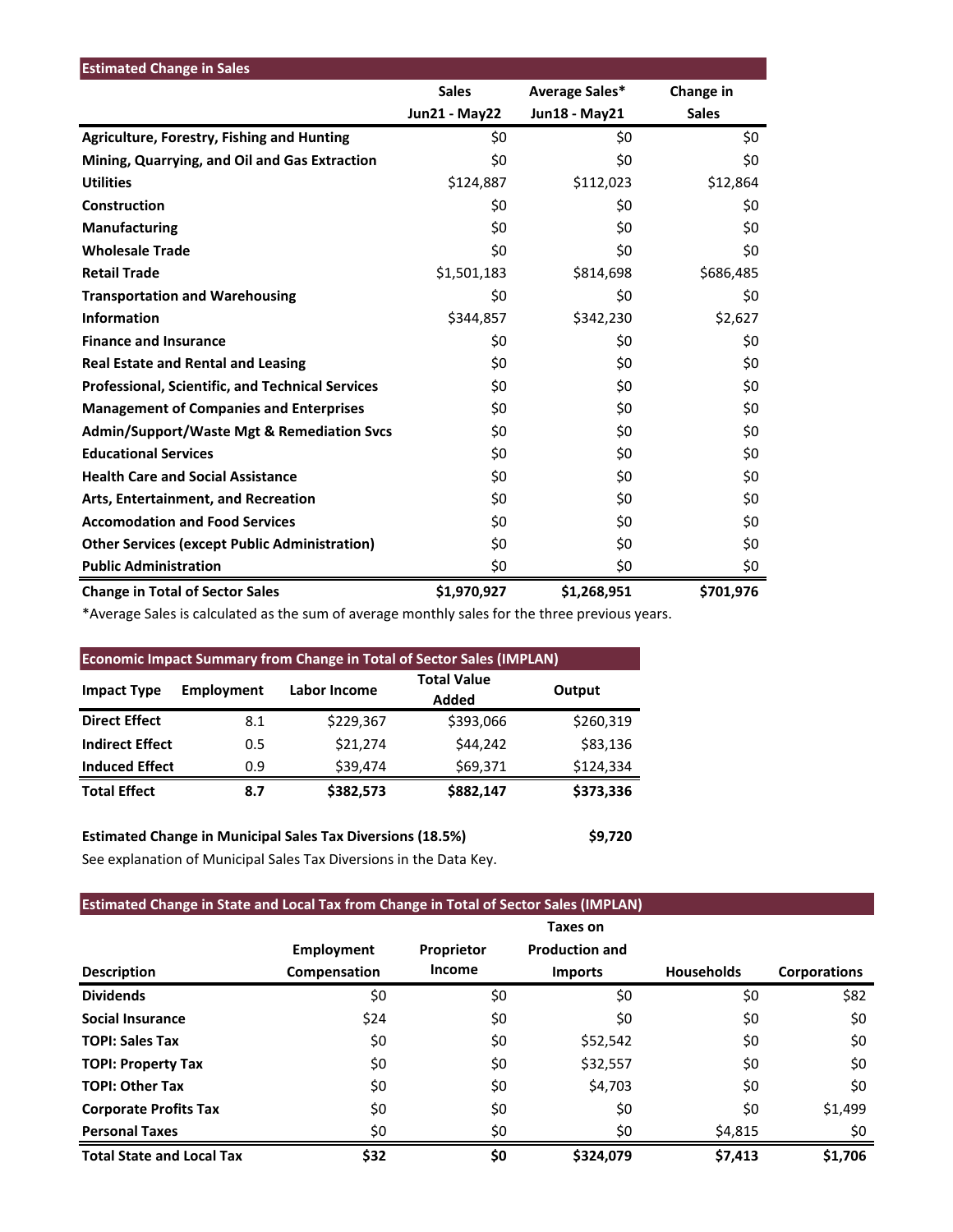## **Sales Tax Diversions and Special Levies**

| <b>Artesia Diversions</b> |          |         |         |         | <b>No Special Levy</b> |      |      |      |      |  |
|---------------------------|----------|---------|---------|---------|------------------------|------|------|------|------|--|
| Month                     | 2019     | 2020    | 2021    | 2022    | Month                  | 2019 | 2020 | 2021 | 2022 |  |
| January                   | \$955    | \$2,429 | \$2,759 | \$2,281 | January                |      |      |      |      |  |
| February                  | \$844    | \$1,927 | \$2,251 | \$1,847 | February               |      |      |      |      |  |
| March                     | \$646    | \$2,056 | \$2,214 | \$2,030 | March                  |      |      |      |      |  |
| April                     | \$621    | \$3,047 | \$2,860 | \$2,422 | April                  |      |      |      |      |  |
| May                       | \$716    | \$2,558 | \$2,474 | \$2,137 | May                    |      |      |      |      |  |
| June                      | \$621    | \$2,703 | \$2,338 |         | June                   |      |      |      |      |  |
| July                      | \$723    | \$3,016 | \$3,079 |         | July                   |      |      |      |      |  |
| August                    | \$10,553 | \$2,469 | \$2,188 |         | August                 |      |      |      |      |  |
| September                 | \$2,055  | \$2,366 | \$2,180 |         | September              |      |      |      |      |  |
| October                   | \$2,616  | \$2,654 | \$2,508 |         | October                |      |      |      |      |  |
| November                  | \$2,069  | \$2,199 | \$1,956 |         | November               |      |      |      |      |  |
| December                  | \$2,100  | \$2,466 | \$1,967 |         | December               |      |      |      |      |  |

| <b>No Special Levy</b> |      |      |      |      | <b>No Special Levy</b> |      |      |      |      |  |
|------------------------|------|------|------|------|------------------------|------|------|------|------|--|
| Month                  | 2019 | 2020 | 2021 | 2022 | Month                  | 2019 | 2020 | 2021 | 2022 |  |
| January                |      |      |      |      | January                |      |      |      |      |  |
| February               |      |      |      |      | February               |      |      |      |      |  |
| March                  |      |      |      |      | March                  |      |      |      |      |  |
| April                  |      |      |      |      | April                  |      |      |      |      |  |
| May                    |      |      |      |      | May                    |      |      |      |      |  |
| June                   |      |      |      |      | June                   |      |      |      |      |  |
| July                   |      |      |      |      | July                   |      |      |      |      |  |
| August                 |      |      |      |      | August                 |      |      |      |      |  |
| September              |      |      |      |      | September              |      |      |      |      |  |
| October                |      |      |      |      | October                |      |      |      |      |  |
| November               |      |      |      |      | November               |      |      |      |      |  |
| December               |      |      |      |      | December               |      |      |      |      |  |

| <b>No Special Levy</b> |      |      |      |      |
|------------------------|------|------|------|------|
| <b>Month</b>           | 2019 | 2020 | 2021 | 2022 |
| January                |      |      |      |      |
| February               |      |      |      |      |
| March                  |      |      |      |      |
| April                  |      |      |      |      |
| May                    |      |      |      |      |
| June                   |      |      |      |      |
| July                   |      |      |      |      |
| August                 |      |      |      |      |
| September              |      |      |      |      |
| October                |      |      |      |      |
| November               |      |      |      |      |
| December               |      |      |      |      |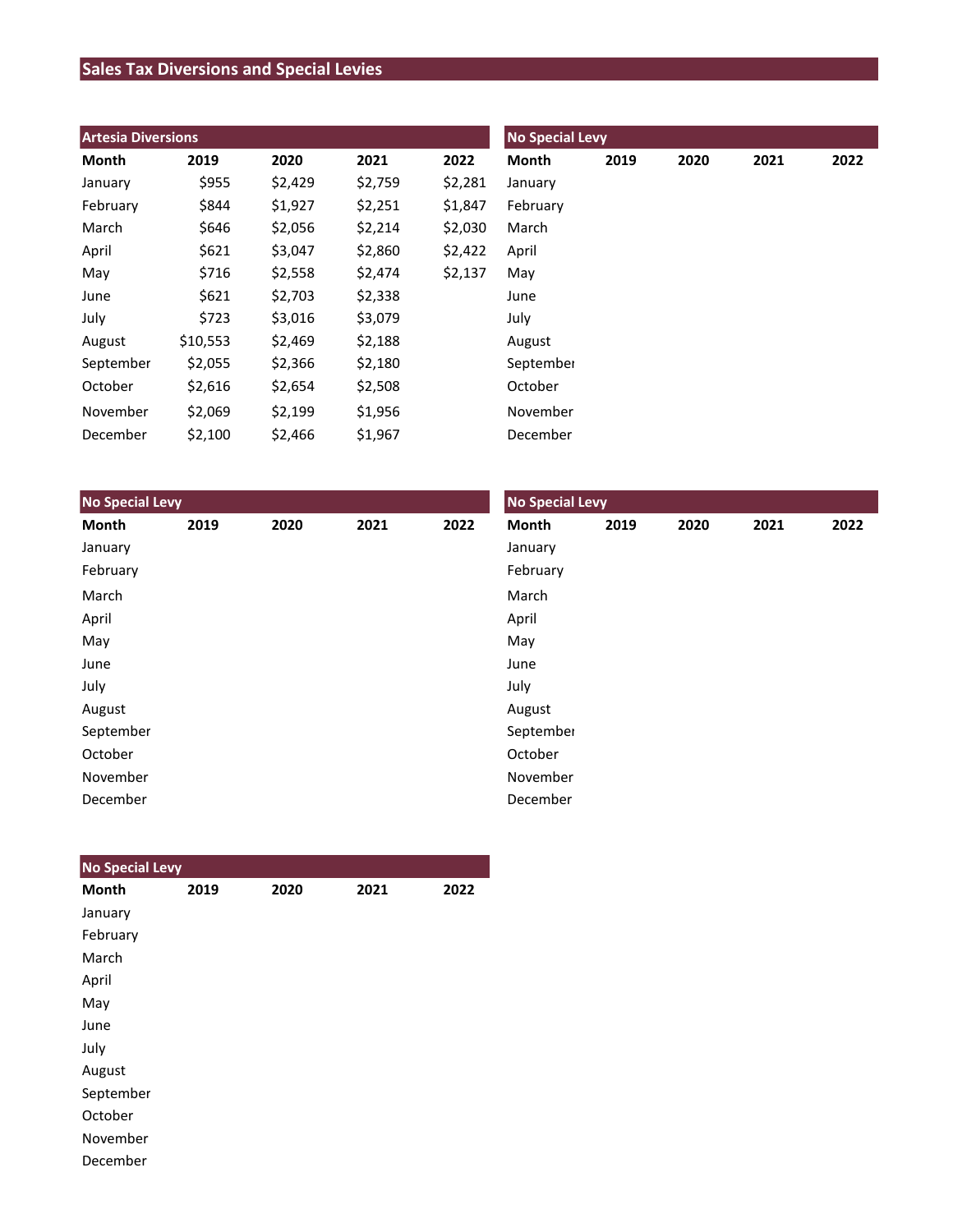#### **Estimated Change in Federal Tax from Change in Total of Sector Sales (IMPLAN)**

|                                 |              |                   | Taxes on              |                   |                     |
|---------------------------------|--------------|-------------------|-----------------------|-------------------|---------------------|
|                                 | Employment   | <b>Proprietor</b> | <b>Production and</b> |                   |                     |
| <b>Description</b>              | Compensation | <b>Income</b>     | <b>Imports</b>        | <b>Households</b> | <b>Corporations</b> |
| <b>Social Insurance</b>         | \$36,250     | \$462             | \$0                   | \$0               | \$0                 |
| <b>TOPI: Taxes</b>              | \$0          | \$0               | \$16,151              | \$0               | \$0                 |
| <b>Corporate Profits Tax</b>    | \$0          | \$0               | \$0                   | \$0               | \$3,094             |
| <b>Personal Tax: Income Tax</b> | \$0          | \$0               | \$0                   | \$11,446          | \$0                 |
| <b>Total Federal Tax</b>        | \$46.034     | \$393             | \$63,399              | \$18,216          | \$3,523             |

## **DATA Key**

### **Total Sales as Indicated by Sales Tax**

North American Industrial Classification Sectors (NAICS) sectors included in the "Total Sales as Indicated by Sales Tax" statistics include: Sector 11 – *Agriculture, Forestry, Fishing and Hunting* ; Sector 21 – *Mining, Quarrying, and Oil and Gas Extraction* ; Sector 22 – *Utilities*; Sector 23 – *Construction* ; Sector 31-33 – *Manufacturing* ; Sector 42 – *Wholesale Trade* ; Sector 44-45 – *Retail Trade* ; Sector 48-49 – *Transportation and Warehousing* ; Sector 51 – *Information* ; Sector 52 – *Finance and Insurance* ; Sector 53 – *Real Estate and Rental and Leasing* ; Sector 54 – *Professional, Scientific, and Technical Services*; Sector 55 – *Management of Companies and Enterprises* ; Sector 56 – *Administrative and Support and Waste Management and Remediation Services* ; Sector 61 – *Educational Services*; Sector 62 – *Health Care and Social Assistance* ; Sector 71 – *Arts, Entertainment, and Recreation* ; Sector 72 – *Accommodation and Food Services* ; Sector 81 – *Other Services (Except Public Administration)* ; and Sector 92 – *Public Administration* .

#### **Retail Sector Sales**

Retail Sector Sales includes NAICS Sector 44-45 – Retail Trade.

### **Accommodation and Food Service Sector Sales**

Accommodation and Food Services Sector Sales includes NAICS Sector 72 – Accommodation and Food Services.

#### **Estimated Change in Sales**

To determine the economic impact of changes in specific sector sales, the average monthly sales by sector (using sales from the thirty-six months prior to the study time frame) was subtracted from the sales for that sector in the study time frame. For this publication, each month's sector sales from April 2018 through March 2020 were averaged and subtracted from sector sales occurring in the April 2020 through March 2021 time period to obtain the Change in Sales estimate. The estimated changes in sales for all sectors were summed to obtain the estimate for the change in Total of Sector Sales.

Municipalities are assigned to the county in which the largest proportion of the municipality's population resides (e.g., while the city of Jackson lies in Hinds, Madison, and Rankin Counties, Jackson was "assigned" to Hinds County because the majority of its population resides in Hinds County).

If the change in sales is negative, this indicates that the sales for the specific geographic area fall below expected values when using the previous three years as a benchmark. If the change in sales is positive, then the sales for the specific geographic area is greater than what would have been expected when using the three previous years as a benchmark.

#### **Estimated Change in Municipal Sales Tax Diversions**

Municipalities receive 18.5 percent of sales tax collected within their boundaries from the Mississippi Department of Revenue that can be used in the general budget(counties are not eligible for this allocation). The estimated change in the municipal sales tax diversion is calculated as 18.5 percent of the change in Taxes on Production and Imports: Sales Tax estimated in the Estimated Change in State and Local Tax from Change in Total of Sector Sales table.